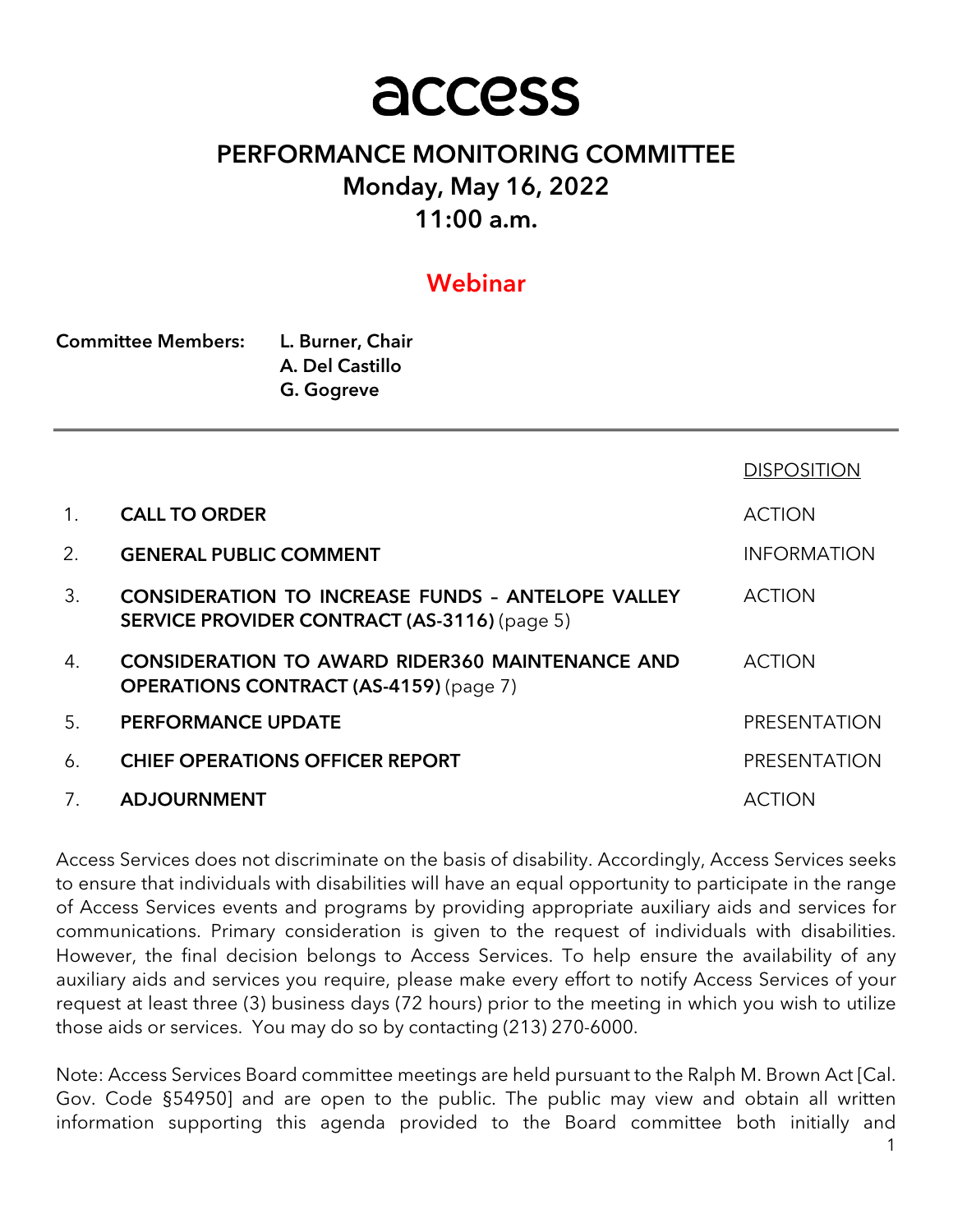supplementally prior to the meeting at the agency's offices located at 3449 Santa Anita Avenue, El Monte, California and on its website at http://accessla.org. Documents, including Power Point handouts distributed to the Board committee members by staff or Board committee members at the meeting, will simultaneously be made available to the public. Three opportunities are available for the public to address the Board committee during a Board committee meeting: (1) before closed session regarding matters to be discussed in closed session, (2) before a specific agendized item is debated and voted upon and (3) during the time allotted for general public comment. The exercise of the right to address the Board committee is subject to restriction as to time and appropriate decorum. All persons wishing to make public comment must fill out a goldenrod Public Comment Form and submit it to the Secretary of the Board. Public comment is generally limited to three (3) minutes per speaker and the total time available for public comment may be further limited at the discretion of the Chairperson. Persons whose speech is impaired such that they are unable to address the Board at a normal rate of speed may request an accommodation of a limited amount of additional time from the Chair but only by checking the appropriate box on the Public Comment Form. Granting such an accommodation is at the discretion of the Chair. The Board committee cannot and will not respond during the meeting to matters raised under general public comment. Pursuant to provisions of the Brown Act governing these proceedings, no discussion or action may be taken on these matters unless they are listed on the agenda, or unless certain emergency or special circumstances exist. However, the Board committee may direct staff to investigate and/or schedule certain matters for consideration at a future Board committee meeting and staff may respond to all public comments in writing prior to the next Board committee meeting.

# Commitment to Civility

To assure civility in its public meetings, staff and the public are also encouraged to engage in respectful dialog that supports freedom of speech and values diversity of opinion. To achieve compliance with these Rules, Directors, staff, and the public are encouraged to:

- Create an atmosphere of respect and civility where Directors, staff, and the public are free to express their ideas;
- Establish and maintain a cordial and respectful atmosphere during discussions;
- Foster meaningful dialogue free of personal attacks;
- Listen with an open mind to all information, including dissenting points of view, regarding issues presented to the Board;
- Recognize that it is sometimes difficult to speak at Board meetings, and out of respect for each person's feelings, allow others to have their say without comment, including booing, whistling or clapping; and
- Adhere to speaking time limit.

Alternative accessible formats are available upon request.

# \*NOTE

# NOTICE OF ALTERNATIVE PUBLIC COMMENT PROCEDURES

Pursuant to temporary revised Brown Act requirements, Board committee members will be participating via webinar. The public may submit written comments on any item on the agenda - 1)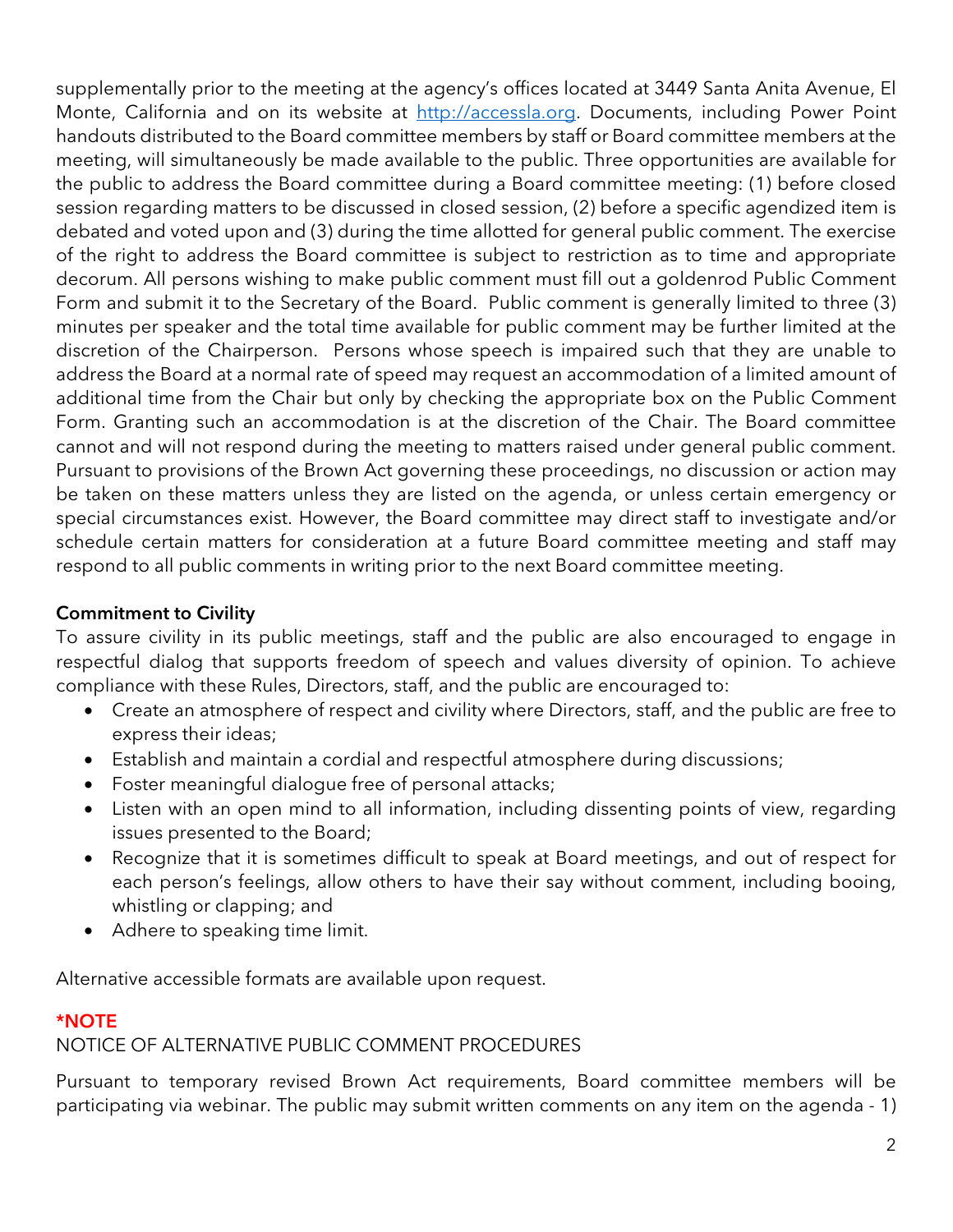through email by addressing it to - board@accessla.org or 2) via US Postal mail by addressing it to - Access Services Board Comments, PO Box 5728, El Monte CA 91734. Please include your name, item number and comments in the correspondence. Comments must be submitted/received no later than 9:00 am on Monday, May 16, 2022 so they can be read into the record as appropriate.

The public may also participate via the Zoom webinar link, or by teleconference. Please review the procedures to do so as follows –

How to Provide Public Comment in a Board Meeting via Zoom

Online

- 1. Click the Zoom link for the meeting you wish to join. Meeting information can be found at: https://accessla.org/news\_and\_events/agendas.html. Make sure to use a current, up-to-date browser: Chrome 30+, Firefox 27+, Microsoft Edge 12+, or Safari 7+. Certain functionality may be disabled in older browsers including Internet Explorer. You may also use this direct link - https://us06web.zoom.us/j/81179736100
- 2. Enter an email address and your name. Your name will be visible online while you are speaking.
- 3. When the Committee Chair calls for the item on which you wish to speak, click on "raise hand." Speakers will be notified shortly before they are called to speak. Mute all other audio before speaking. Using multiple devices can cause audio feedback.
- 4. Please note that the "Chat" feature is an accessibility tool for comments on items by committee members and the general public attendees who need to use this tool. If you cannot use the "raise hand" feature, then please submit a written comment as outlined above.
- 5. When called, please limit your remarks to three minutes. An audio signal will sound at the three-minute mark and the Chair will have the discretion to mute you at any point after that. After the comment has been given, the microphone for the speaker's Zoom profile will be muted.

Note: Members of the public will not be shown on video.

By phone

- 1. Call the Zoom phone number and enter the webinar ID for the meeting you wish to join. Meeting information can be found at: https://accessla.org/news\_and\_events/agendas.html
- 2. You can also call in using the following information Dial (for higher quality, dial a number based on your current location): US: +1 669 900 6833 or +1 253 215 8782 or +1 346 248 7799 or +1 929 205 6099 or +1 301 715 8592 or +1 312 626 6799 or 833 548 0276 (Toll Free) or 833 548 0282 (Toll Free) or 877 853 5247 (Toll Free) or 888 788 0099 (Toll Free) Webinar ID: 811 7973 6100
- 3. When the Committee Chair calls for the item on which you wish to speak, press \*9 to raise a hand. Speakers will be notified shortly before they are called upon to speak. Speakers will be called by the last four digits of their phone number. Please note that phone numbers in their entirety will be visible online while speakers are speaking.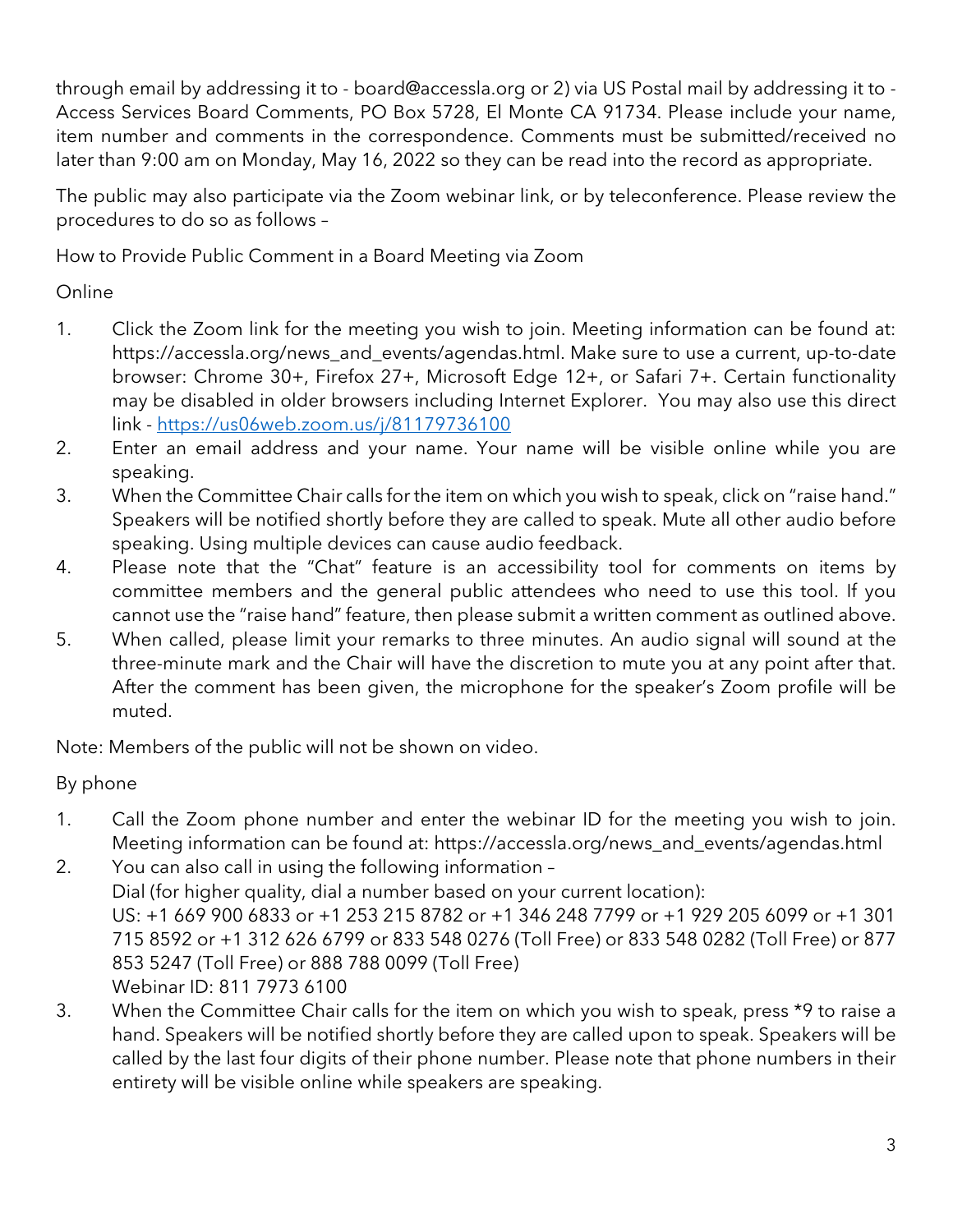- 4. If you cannot use the "raise hand" feature, please submit a written comment as outlined above.
- 5. When called upon, please state your name and limit your remarks to three minutes. An audio signal will sound at the three-minute mark and the Chair will have the discretion to mute you at any point after that. After the comment has been given, the microphone for the speaker's Zoom profile will be muted.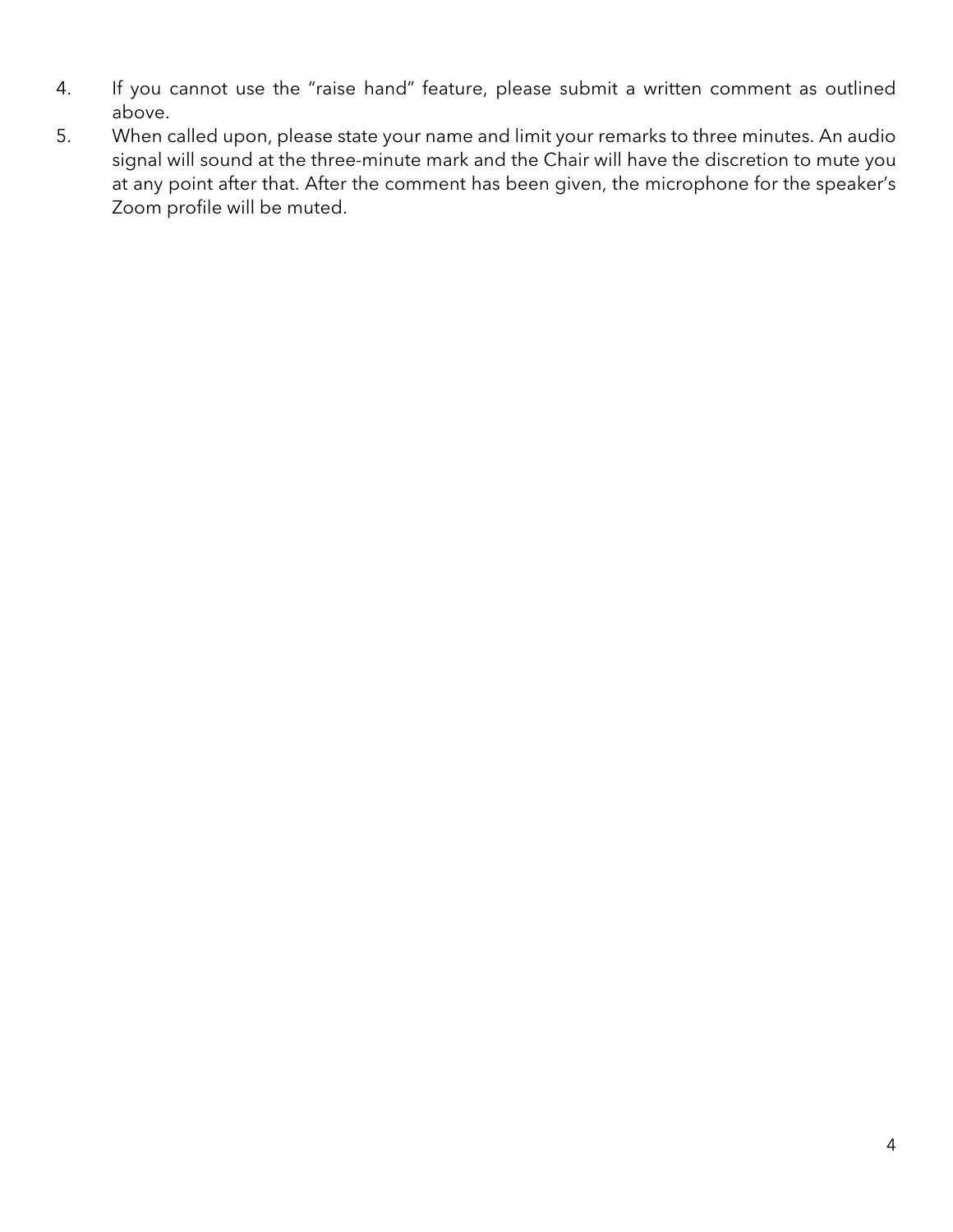# TO: BOARD OF DIRECTORS

- FROM: BRIAN SELWYN, MANAGER OF PROCUREMENT AND CONTRACT ADMINISTRATION ROGELIO GOMEZ, SENIOR MANAGER OF OPERATIONS
- RE: CONSIDERATION TO INCREASE FUNDS ANTELOPE VALLEY SERVICE PROVIDER CONTRACT (AS-3116)

# ISSUE:

Board action is required to approve an increase in the contract value for the Antelope Valley region service contract AS-3116, which ended on April 30, 2022.

# RECOMMENDATION:

Authorize an increase in funds of \$475,000 for Contract AS-3116 with Diversified Transportation LLC (Keolis).

# IMPACT ON BUDGET:

This action, while resulting in an increase in funding for the subject contract, can be accommodated in the current FY 22 budget. The not-to-exceed contract total will increase from \$50,869,753 to \$51,344,753.

The funding for this service comes from a combination of Measure M, Federal Section 5310, and Prop C Discretionary Funds.

#### ALTERNATIVES CONSIDERED:

There are no alternatives available as Access is contractually obligated to pay the Contractor for all approved invoices, including, in this case, those covering the performance periods of April 1-15, 2022 and April 16-30, 2022.

# EFFECT OF APPROVAL OF STAFF RECOMMENDATION:

If this staff recommendation is approved by the Board, staff will be authorized, but not required, to negotiate and enter into an amendment of the existing contract with Diversified Transportation LLC, under terms that are no less favorable to Access Services than those proposed herein. Access Services would not be legally bound to this contract unless it is incorporated into a formal written agreement executed by all parties thereto and approved as to form by this entity's legal counsel.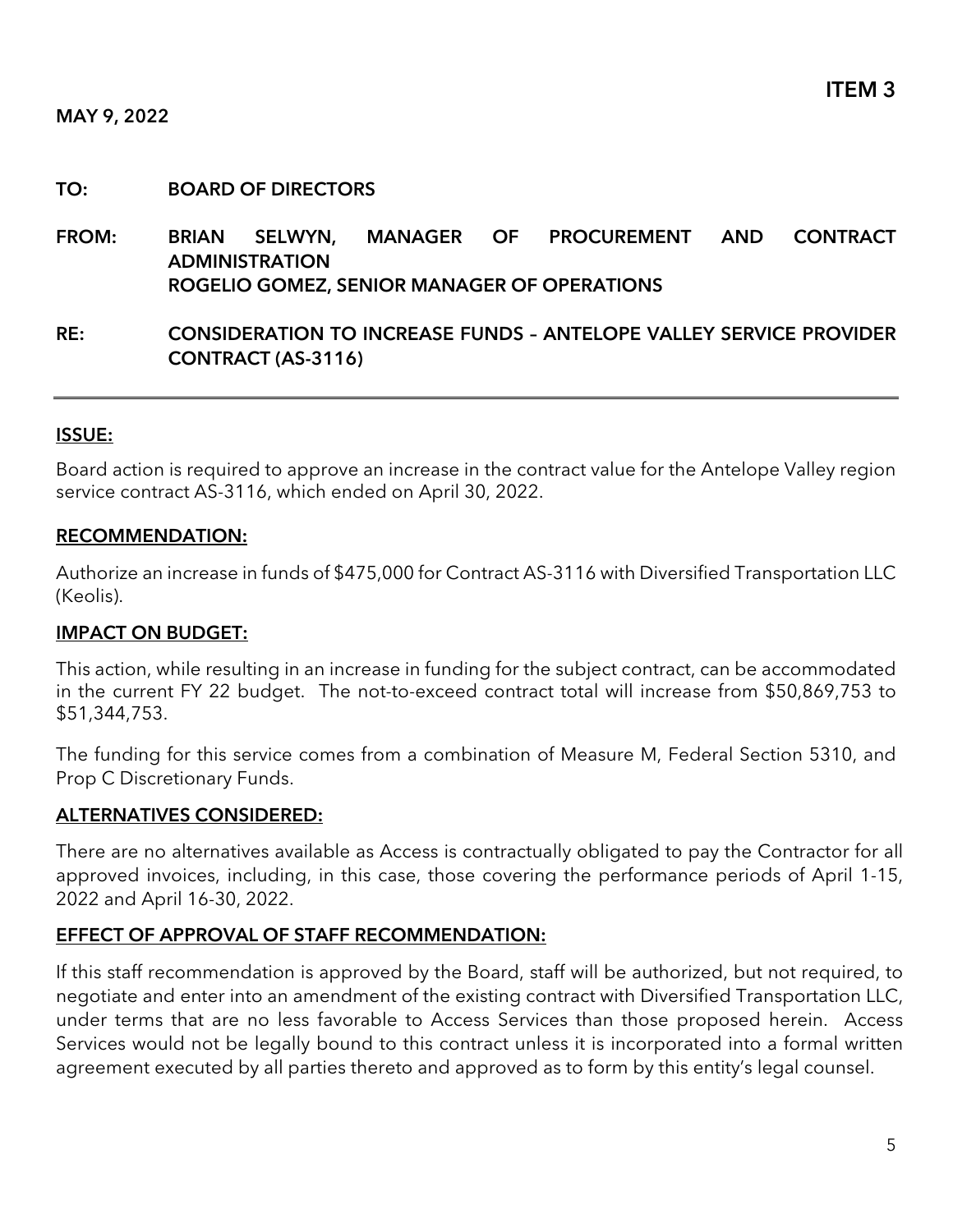# BACKGROUND:

While in the past two years the trip volume in the Antelope Valley region fell significantly below projected levels, the combination of the increase in the Variable Rate, the Transfer Trip Rate and the reimbursements for special sanitation procedures, all due to the Pandemic, slightly outweighed the savings from lower trip volume. This has resulted in an invoice balance that is now projected to surpass the current authorized not-to exceed contract amount.

Staff has also included a 10% cushion to absorb any turnover expenses related to the conclusion of this contract that have not yet been submitted by the contractor.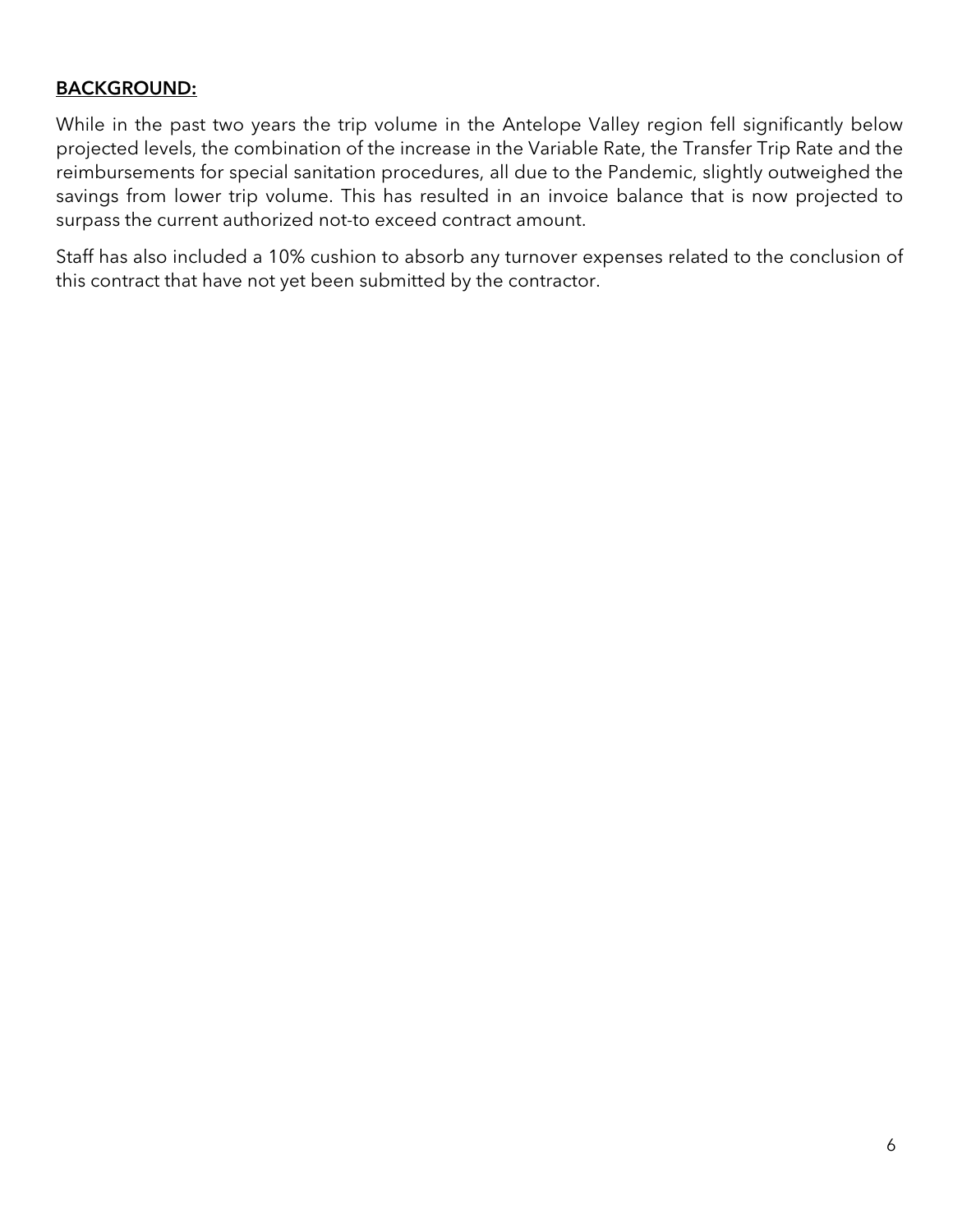# TO: BOARD OF DIRECTORS

- FROM: BILL TSUEI, DIRECTOR, INFORMATION TECHNOLOGY DAVID CHIA, PROCUREMENT AND CONTRACT ADMINISTRATOR
- RE: CONSIDERATION TO AWARD RIDER360 MAINTENANCE & OPERATIONS CONTRACT (AS-4159)

# ISSUE:

Board approval is required to execute a contract for the maintenance and operations of Rider360.

#### RECOMMENDATION:

Authorize staff to execute Contract No. AS-4159 for as-needed Rider360 maintenance and operations services for a three (3) year base contract beginning July 1, 2022 and ending June 30, 2025 with Information Technologies Curves, Inc. in an amount not to exceed \$807,000.

# IMPACT ON BUDGET:

The not-to-exceed contract amount of \$807,000 will be expended on a time-and-materials basis at fixed fully burdened hourly rates for as-needed maintenance and operations services. This contract is funded by Proposition C funds..

# ALTERNATIVES CONSIDERED:

No suitable alternatives are available. This procurement is necessary to ensure the continued stability and future enhancement of this mission critical information management system.

# EFFECT OF APPROVAL OF STAFF RECOMMENDATION:

If the Board approves the staff recommendation, staff would be authorized, but not required, to negotiate and enter into a written contract upon terms and conditions no less favorable to Access than those proposed above. Access would not be legally bound to the contract herein proposed unless and until it is incorporated into a formal written agreement executed by all parties thereto and approved as to form by this entity's legal counsel.

# BACKGROUND:

Rider360 is a customized information management system that provides an application interface to: (1) retrieve and analyze ridership data, risk management data, and operations information; and (2) allow paratransit customers to retrieve personal information, ridership history, and other related data.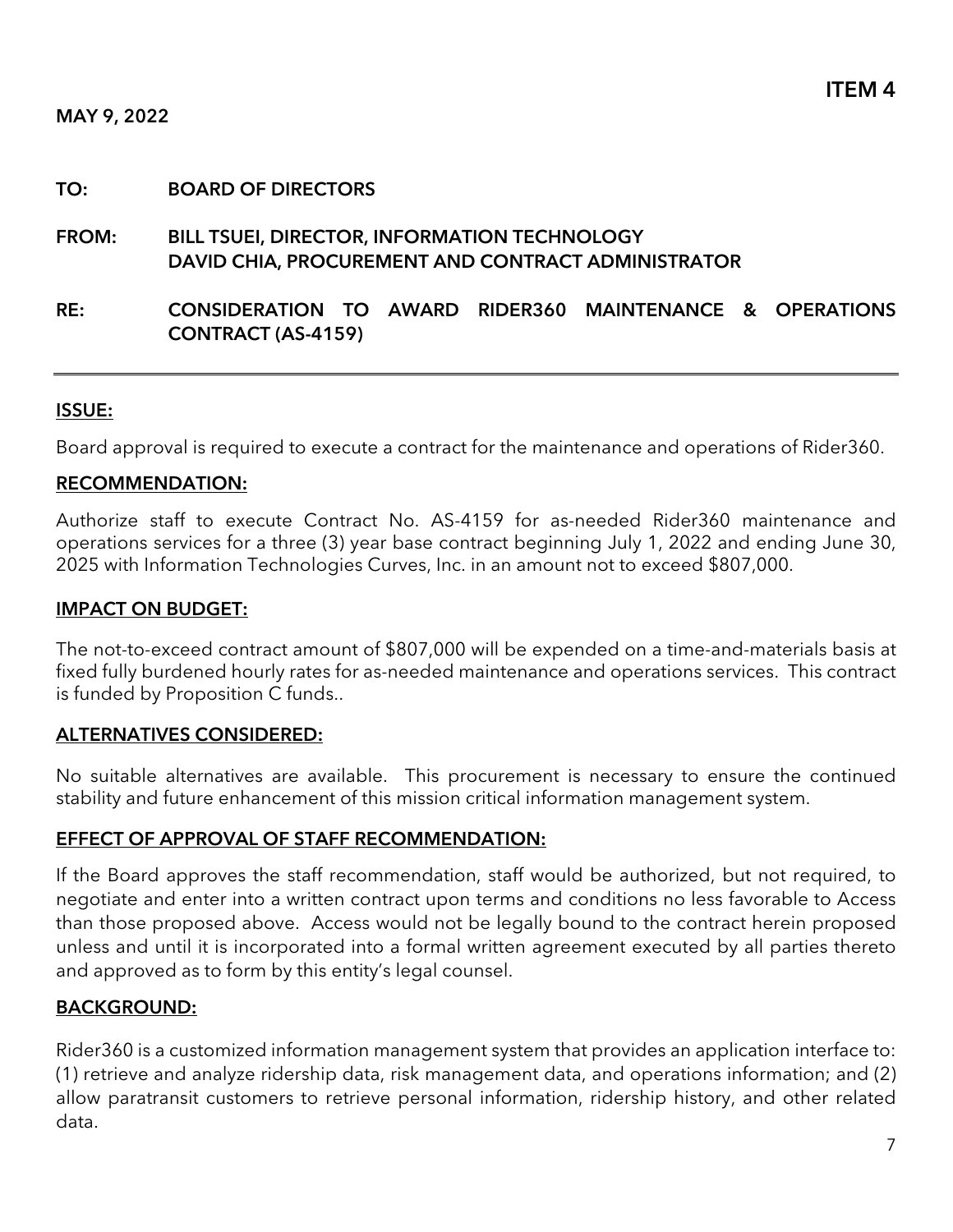In 2021, Rider360, originally implemented in 2006, was upgraded to its second iteration, Rider360 V2, to comply with federal and state regulations, enhance business performance, and implement expanded capabilities that reflect industry best practices. This new iteration of Rider360 went live in May 2021.

On March 2, 2022, Access issued Request for Proposals (RFP) No. AS-4159 to retain an experienced information technology (IT) consultant to maintain and operate Rider360 V2. Access issued one addendum to provide answers to proposer questions.

Access received proposals from the following firms:

- 1. Dynamic Consultants Group, LLC (DCG)
- 2. Information Technologies Curves, Inc. (ITC)

All proposals submitted were deemed responsive and the proposers responsible.

An evaluation panel was convened and a comprehensive technical evaluation followed. The evaluation panel consisted of four members: two Access staff from Information Technology, one Access staff member from Customer Relations, and one Access staff member from Risk Management. In addition, one non-voting internal subject matter expert from Finance examined the proposals.

The proposals were evaluated based on the following evaluation criteria and associated weights:

|                  | <b>Evaluation Criteria</b>                              | <b>Maximum Points</b> |
|------------------|---------------------------------------------------------|-----------------------|
|                  | Firm Qualifications & Experience                        |                       |
| $\overline{2}$ . | Key Personnel Qualifications, Experience & Availability | 20                    |
|                  | l Client References                                     |                       |
| 4.               | Quality of Work Plan                                    | 40                    |
|                  | Price                                                   | 20                    |
|                  | TOTAI.                                                  | n                     |

Price is based on the proposed average fully burdened hourly rate for all proposed labor positions for the base term of three years.

During the period from April 5, 2022 through April 21, 2022, the evaluation panel conducted its independent evaluation of the proposals.

Based on the evaluation criteria, ITC ranked the highest. A summary of scores is set forth below.

| <b>Evaluation Criteria</b>                                 | <b>DCG</b> | <b>ITC</b> |
|------------------------------------------------------------|------------|------------|
| 1. Firm Qualifications & Experience                        | 8.38       | 8.75       |
| 2. Key Personnel Qualifications, Experience & Availability | 14.25      | 17.00      |
| 3. Client References                                       | 8.38       | 8.00       |
| 4. Quality of Work Plan                                    | 30.00      | 33.50      |
| 5. Price                                                   | 8.76       | 20.00      |
| Total                                                      | 69 77      | 87.25      |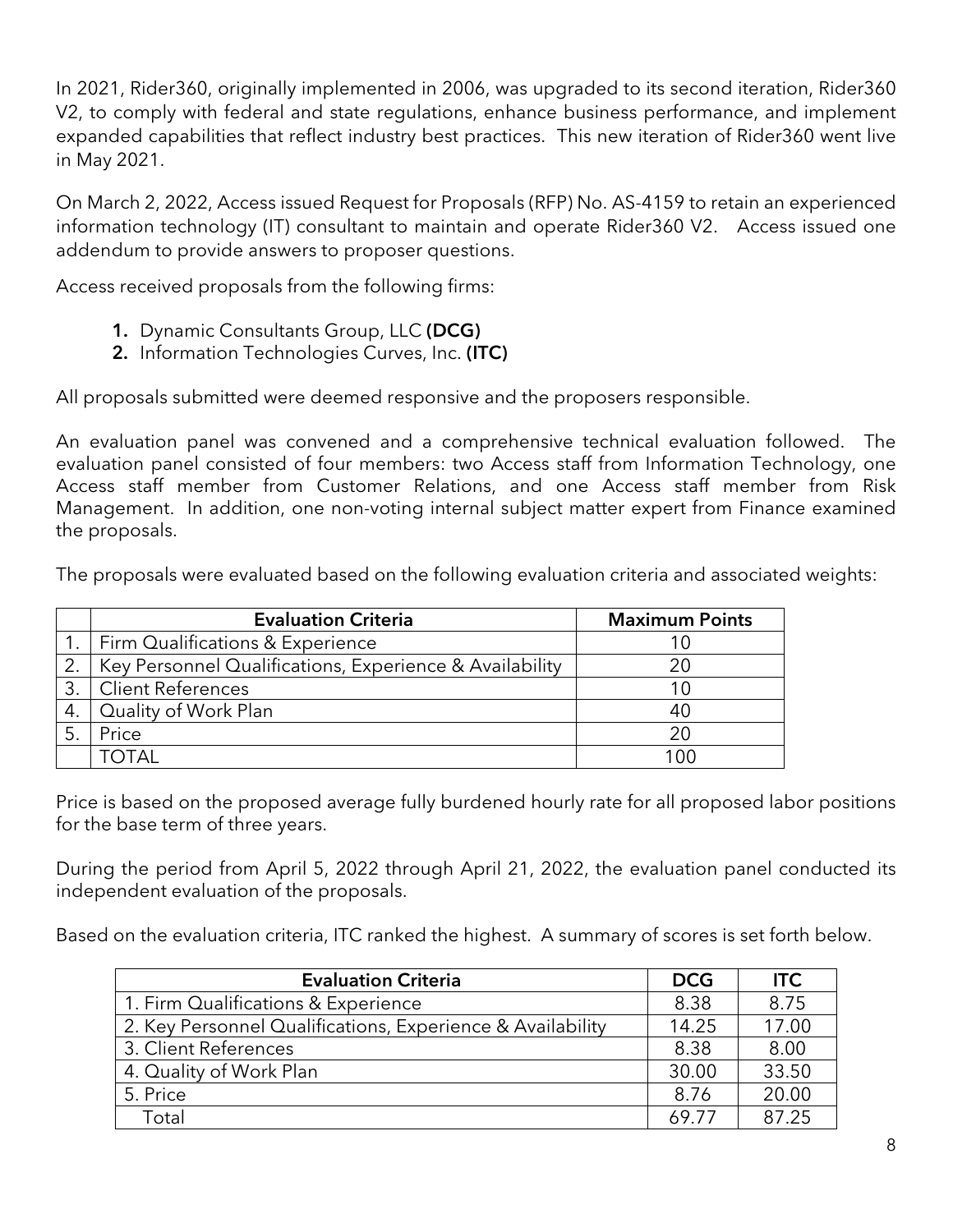ITC's rates have been determined to be fair and reasonable based upon competition, fact-finding, and a comparison of proposed rates of compensation to rates in the industry. Proposers' fully burdened hourly rates for the three-year base term are set forth below.

| Labor Position             | Year 1 Rate | Year 2 Rate | Year 3 Rate |
|----------------------------|-------------|-------------|-------------|
| 1. Project Success Manager | \$190.00    | \$190.00    | \$190.00    |
| 2. Support Engineer        | \$190.00    | \$190.00    | \$190.00    |
| 3. Functional Consultant   | \$190.00    | \$190.00    | \$190.00    |
| 4. Technical Developer     | \$190.00    | \$190.00    | \$190.00    |
| 5. Support Manager         | \$190.00    | \$190.00    | \$190.00    |

# TABLE 1: DCG LABOR POSITIONS & RATES

# TABLE 2: ITC LABOR POSITIONS & RATES

| Labor Position                       | Year 1 Rate | Year 2 Rate | Year 3 Rate |
|--------------------------------------|-------------|-------------|-------------|
| 1. Project Manager                   | \$95.00     | \$98.80     | \$102.75    |
| 2. Incident Manager                  | \$70.00     | \$72.80     | \$75.71     |
| 3. Application Manager               | \$95.00     | \$98.80     | \$102.75    |
| 4. System Change Manager             | \$95.00     | \$98.80     | \$102.75    |
| 5. Solution Enhancement Manager      | \$95.00     | \$98.80     | \$102.75    |
| 6. Build & Release Manager           | \$70.00     | \$72.80     | \$75.71     |
| 7. Environment Manager               | \$70.00     | \$72.80     | \$75.71     |
| 8. Software Upgrade & CM Technician  | \$70.00     | \$72.80     | \$75.71     |
| 9. Security Manager                  | \$70.00     | \$72.80     | \$75.71     |
| 10. Maintenance & Support Technician | \$70.00     | \$72.80     | \$75.71     |

The average fully burdened hourly rates for all proposed positions over the base term of three years are set forth below.

| Proposer                                               | Average Hourly Rate            |
|--------------------------------------------------------|--------------------------------|
| 1. DCG                                                 | \$190.00                       |
| $\Gamma$<br>$\mathsf{L}\mathsf{.}\mathsf{H}\mathsf{C}$ | \$83.<br>$\mathcal{P} \Lambda$ |

# Overview of Recommended Proposer

Headquartered in Maryland, ITC is a transportation technology solutions provider that possesses over 14 years of experience in automation and software development in the transportation industry. As a leading transportation technology provider, ITC pioneered many foundational technologies that include mobile data terminal connectivity over cellular wireless, automatic vehicle location, rider interactivity tools (e.g., rider tracking and split payment management), and reservation attribute assignments (which allows riders, drivers, and vehicles to be matched to satisfy different service level requirements).